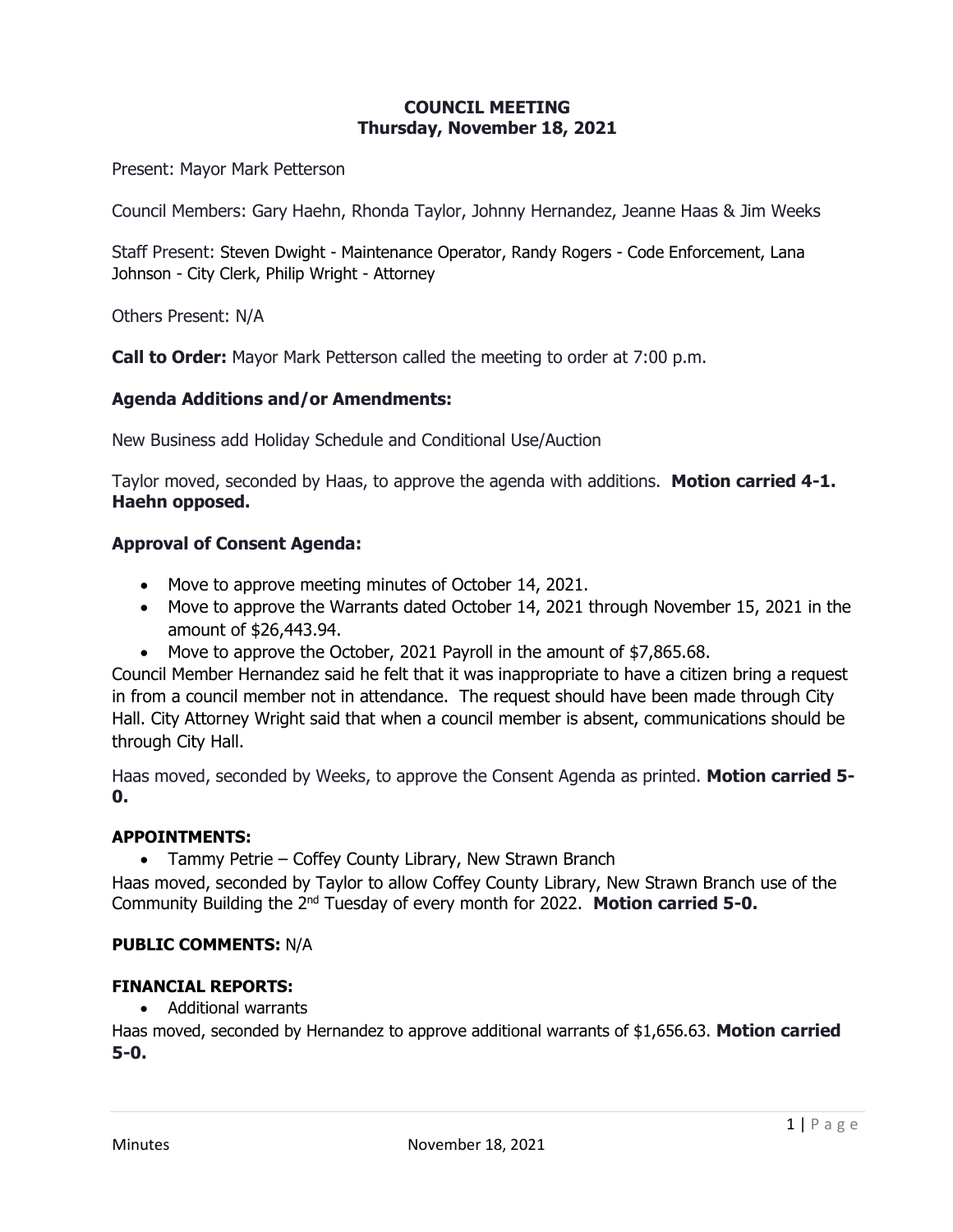## **Staff Reports:**

## **Zoning Administrator Report:**

- Issued: Zoning Permit 2021-Z-04 Joseph Sorg Fence
- Issued: Zoning Permit 2021-Z-05 Great Plains Design Center Sign

## **Code Enforcement Officer:**

• Randy Rogers introduced himself to the council. An equipment list, uniform and identification were discussed.

## **Maintenance Operator Report:**

- Two loads of salt chat have been ordered
- 500-gal fuel tank may cost \$2,680 and is 10 months out, 100-gal tank should run \$300 with pump – he will try to lock down some prices
- 2" Compound meter for CORPS \$1,378, previous quote was \$673.95 for 2" straight
- Pot holes will be worked on next week
- Sewer line will be worked on when the ground is dryer
- Trout

Taylor moved, seconded by Weeks to approve purchase of \$2,500 worth of trout to be stocked in the City Lake contingent on receiving a \$2,000 contribution from USD 244 Recreation Commission with \$500 charged to General Fund. **Motion carried 5-0.**

Council Member Taylor thanked Maintenance Operator Dwight for his hard work hanging the flags and Veterans banners – "they looked really good". Also, a thank you to 4 Rivers Electric.

## **City Clerk Report:**

- **IIMC Certification Institute Year 2**
- Community Build Calendar
	- *November*

 $1^{st}$  &  $2^{nd}$  – Election,  $3^{rd}$  – WCNOC,  $9^{th}$  - New Strawn Library,  $14^{th}$  – New Strawn Christian Church,  $16<sup>th</sup> - I.B.E.W., 20<sup>th</sup> - Private Event, 21<sup>st</sup> - Private Event$ *December*

 $4<sup>th</sup>$  – Private Event, 7<sup>th</sup> – New Strawn Library, 9 - 11<sup>th</sup> – Kurtz Auction, 15<sup>th</sup> & 16<sup>th</sup> – New Strawn Fire Department Dinner,  $18<sup>th</sup>$  – Private Event,  $21<sup>st</sup>$  – I.B.E.W.,  $25<sup>th</sup>$  &  $26<sup>th</sup>$  – Private Event

- A thank you card from Marilyn Bentley's family. The council made a \$40 donation in memory of Marilyn's Mom to the Holton Fire Department.
- IIMC Training an employment attorney gave a presentation at the conference. It wouldn't be a bad idea to have an attorney that specializes in employment to go through the handbook.
- New Strawn Community Christian Church Thanksgiving Celebration 83-85 people attended. Ginny Mitchell voiced disappointment that there wasn't anyone there from the council.
- Time to register pets. There are a lot of people that have dogs that are not registered. The list of registered pets is used to locate owners if a dog matching their description is loose in a neighborhood.
- December will be employee reviews.
- City Hall will be closed For Thanksgiving and the Friday after.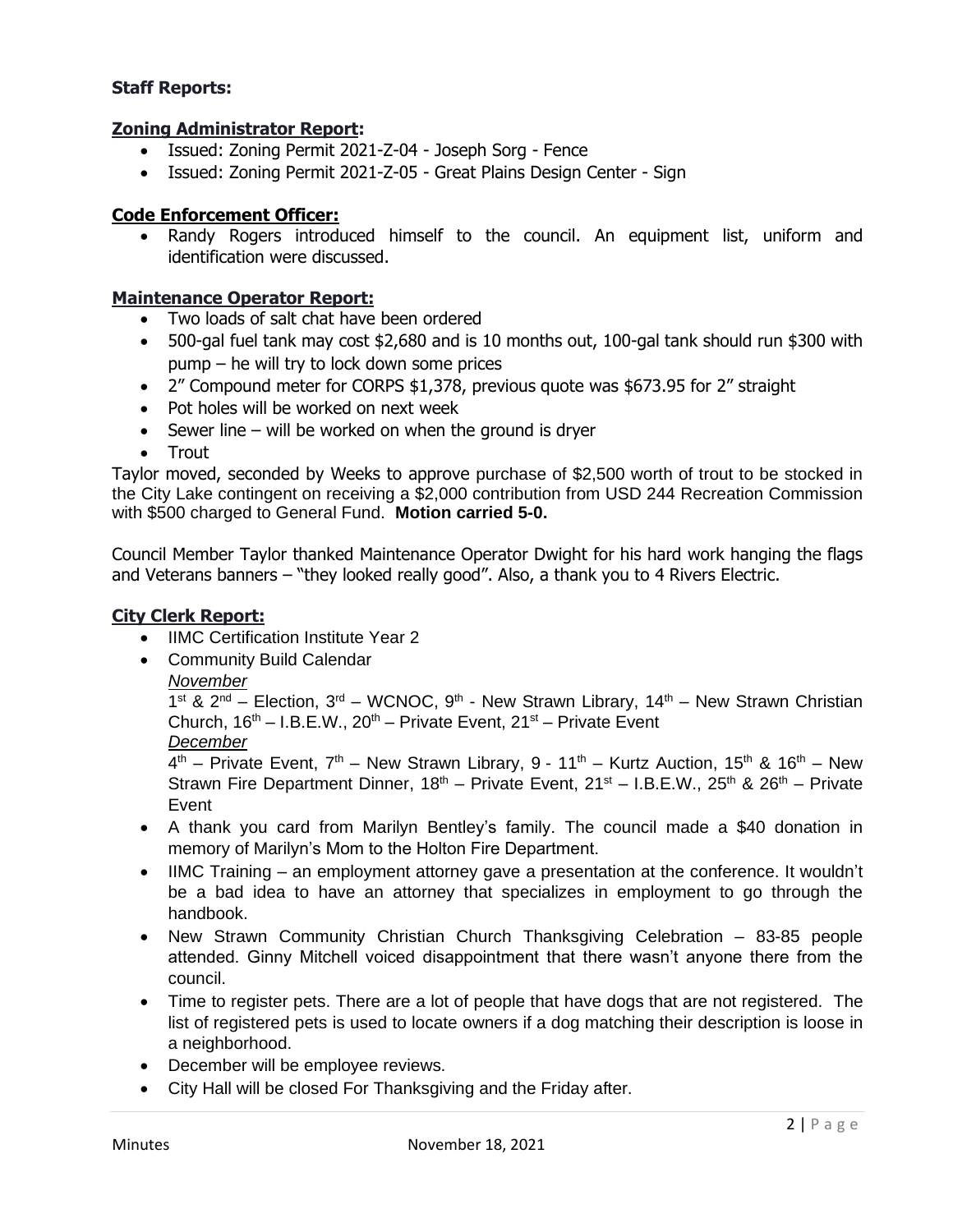## **City Attorney Report**:

- Review of wireless contracts
- Council Member Haas asked if he had a chance to review the building permit information.

## **Mayor's Report:**

Zoning Resignation/Appointment - Haas moved, seconded by Hernandez accept with regret, Zoning Administrator, Martha Newkirk's resignation effective November 1, 2021. **Motion carried 5-0.**

Hernandez moved, seconded by Haas to approve Mayor Pettersons appointment of Randy Rogers as Zoning Administrator with a base salary of \$80 per month, any additions hours over 5 hours to be paid at \$15 per hour, effective November, 18, 2021. **Motion carried 5-0.**

• Council Member Haehn asked if training would cost the city. Council Member Weeks asked that in the future we should allow citizens to apply for the job. City Attorney Wright stated that the position is not an employee but appointed. Council Member Haehn – they should live in town.

## **Finance and Economic Development:** Jeanne Haas – no report

## **Community Building Report:** Johnny Hernandez

• Council Member Hernandez reported that he had contacted Abendroth Builders and was told he would get a return call with no return call.

## **Utility Report:** Jim Weeks

Water Usage & Loss Report

## **Street Report:** Rhonda Taylor

• Street signs are looking faded and will need to be revisited for the next budget.

## **Public Relations:** Jeanne Haas

- Yard of the Month 216 W Cheyenne St won Halloween Yard of the Month and 315 W Cherokee St won Fall Yard of the Month.
- Yard of the Month judging will be December  $17 19$  for a total of 5 gift card winners.
- NSCIO Spooky Stroll and Table Decorating Contest had over 200 people attend. Council Member Taylor asked about the Council donating candy or money for next year.
- Robert Lee's is now open.
- Proclamation for Hometown Pie Company.

## **Parks and Recreation Report:** Gary Haehn

- Council Member Haehn reported painting the basketball court with purple and blue could cost approximately \$4,500 and \$3,500 for black and white. A major part of the cost is in the time of laying out the court and taping off. Charlie could get to it in the spring. It was a general consensus of the council to hold off for now.
- Playground equipment now has a surcharge of 18%.

## **Public Safety Report:** Mayor Petterson